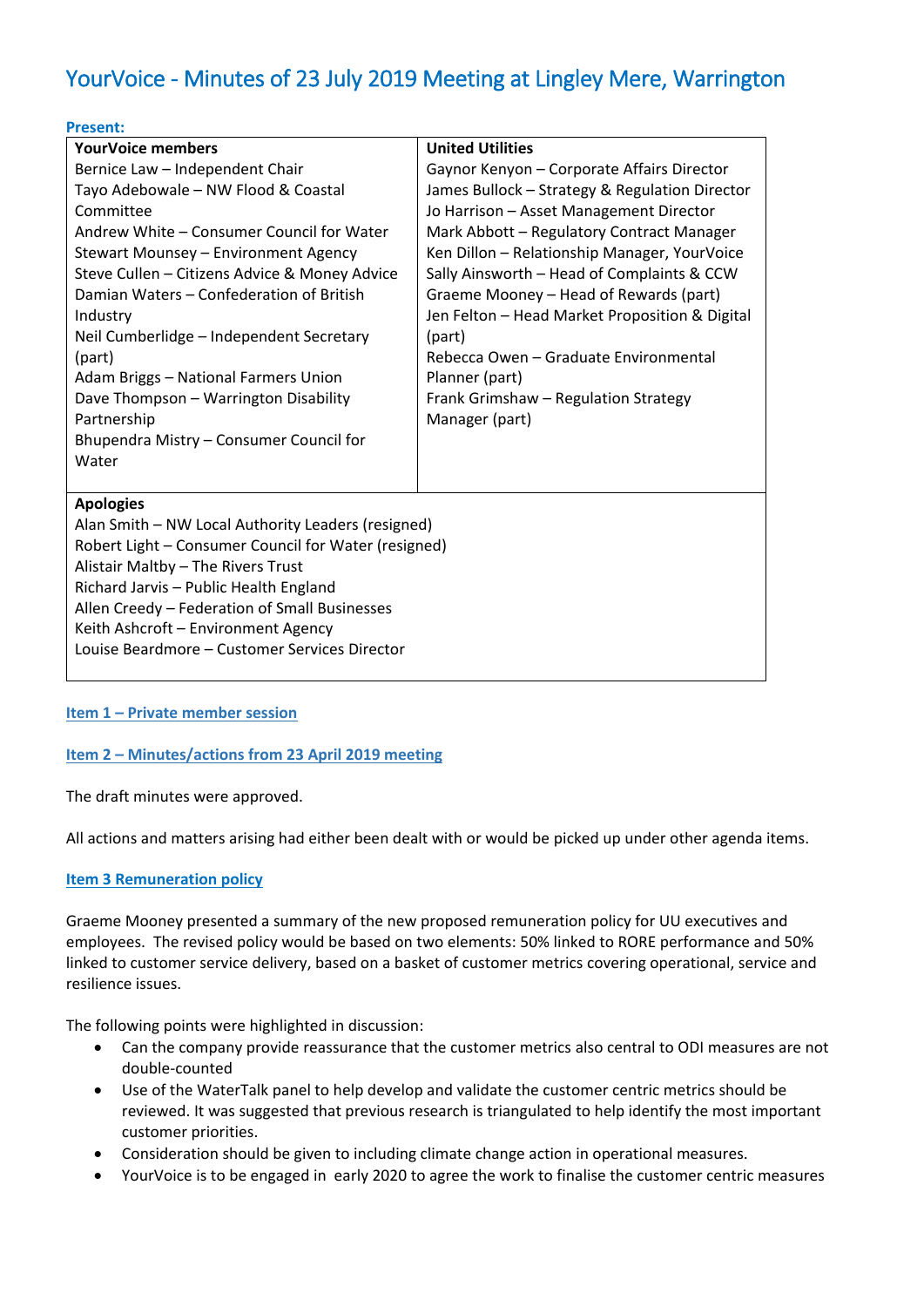#### **Item 4 – Quarterly Performance Review**

Sally Ainsworth presented the Domestic Retail performance measures for the start of Year 5 (2019/20).

The following points were highlighted:

- There is unlikely to be much change in the under-performance on Numbers of Meters Installed under the Free Meter Option in the remainder of the current AMP. The Lowest Bill Guarantee will not be rolled out until AMP 7, when a large-scale promotion campaign is planned.
- At the recent CCW conference it was clear that other northern water companies are struggling with water meter penetration.
- In terms of SIM final results, UU ended 3 $^{rd}$  of 18 water companies and 2 $^{nd}$  of 10 water and wastewater companies

# *Action – An arrow to be added to the metrics charts to show direction of travel for each measure*

Jo Harrison presented the Wholesale performance measures covering wastewater and water for the end of Year 4 (2018/19). She also explained the key elements of the Environmental Performance Assessment of water companies undertaken by the EA.

The following points were highlighted:

- Underperformance on the Water Quality Service Index measure continues to be influenced by the challenging customer contacts element but the position continues to improve.
- The Contribution to Rivers Improved target is likely to be missed in 2019/20 but positive over the full AMP programme.
- Is there an opportunity to get involved in initiatives such as the Bolton at Home sustainable living project (to help PCC measures in future)?
- Reference was made in the APR about the mains cleaning programme being halted owing to the dry weather last summer. Members requested an update as to whether the scheme has been restarted and if it's working

# *Action – Jo Harrison to review Bolton PCC initiative and advise any potential response*

#### *Action – Jo Harrison to provide an update on mains cleaning at a future meeting*

#### **Item 5 – PR19 Draft Determination (DD)**

James Bullock and Frank Grimshaw presented an update on the current PR19 position following the resubmission by the 14 companies not fast-tracked. The company was currently working through its position in response to the draft determination, pending the final determination later this year.

The following points were highlighted:

- Bill Reductions: Following the draft determinations of all water companies, proposed bill reductions are much larger than companies proposed.
- Cost of capital: Ofwat reduced its estimates of the cost of capital from 2.4% to 2.19%. It may reduce this further and the change applies to all companies including fast-track.
- Cost estimates: significant reductions have been made to the costs for slow track companies; and